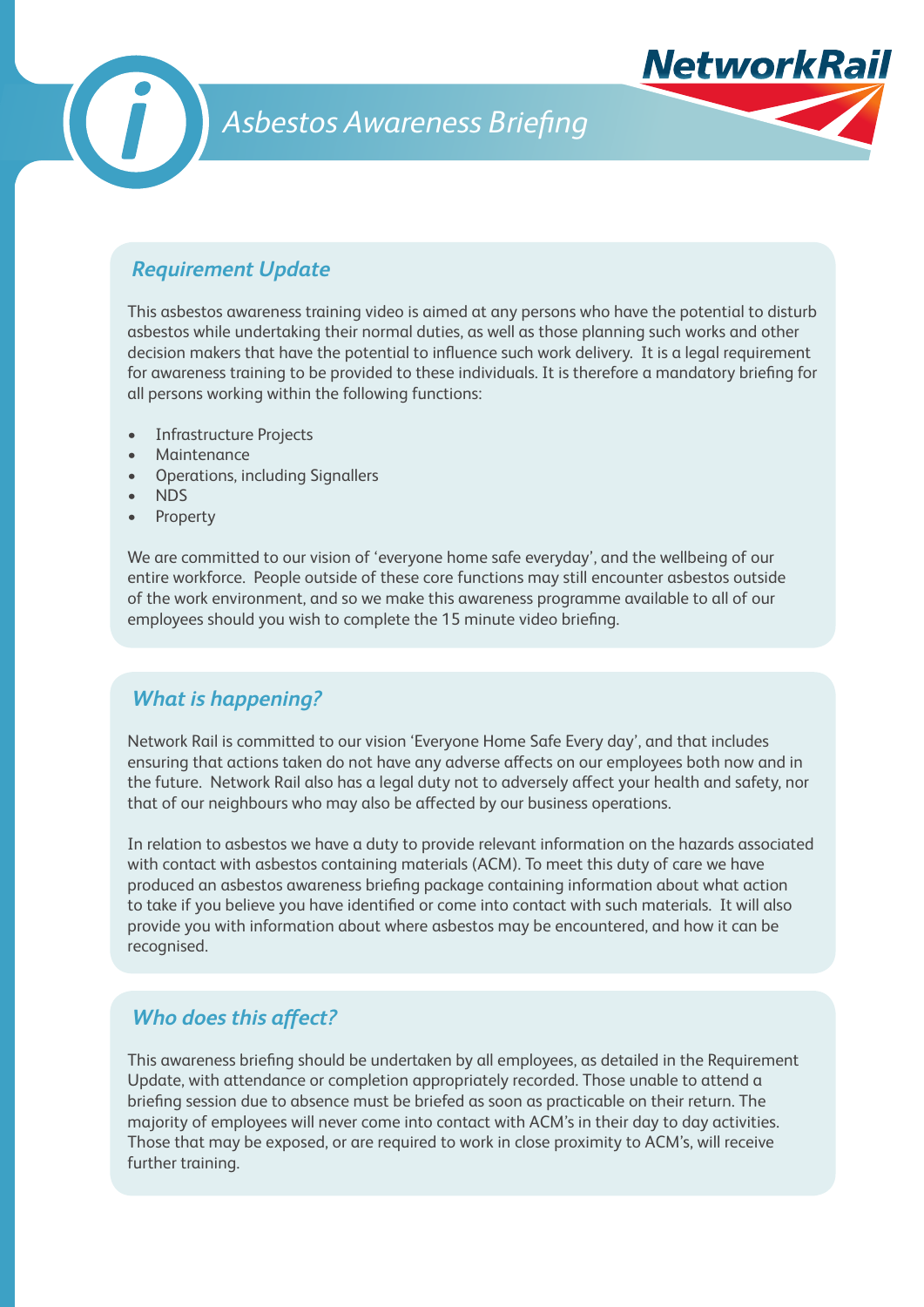

# *When is this happening?*

The Asbestos Awareness video briefing and e-learning will be available to download from OLM on Monday 3rd December 2012 and must be completed by the 31st March 2013.

### *What action is required?*

All Network Rail staff as specified in the Requirement Update are required by legislation to undertake an asbestos awareness briefing as soon as possible on joining the company, and thereafter. To achieve full compliance, two methods of accessing the briefing are available:

- 1. For staff who have access to a networked computer, the briefing can be carried out by accessing the Asbestos Awareness E-Learning module (AA EL) which is available via the Oracle Learning Management (OLM) system.
- 2. For those who do not have access to a networked computer, this requirement is to be met by attending an asbestos awareness briefing session, where the Asbestos Awareness Video (AA VB) will be played. This is a fully narrated video that requires no additional materials or specifically qualified person to deliver it, and it is also available for download via OLM.

Both the e-learning module and the video take approximately 15 minutes to complete. For guidance on how to access either version please refer to Appendix A.

#### **Recording of Completion of the E-Learning Module**

Completion of the e-learning module will automatically be recorded onto the individual's competence profile as 'Level 3 – Briefed'.

#### **Recording of Video Briefing**

The process for recording completion of the video briefing is as follows: The organiser of the briefing event will download the video briefing (see Appendix A for guidance notes), present the video briefing and record the date, individual names, employee numbers and signatures on a briefing record form, an example of which is attached at Appendix B. The briefing details must then be recorded on the Oracle Competence Management System by the Line Manager or the AiTL Co-ordinator, by manually updating the individual's competence record with the appropriate course code: (AA VB) .

Non-office based Operations staff attending a video briefing as part of the Operations Safety Brief will have details of their attendance recorded on OLM.

A refresher is recommended every 36 months. The individual's Line Manager will receive an automated alert via OLM 6 weeks before this refresher date becomes due.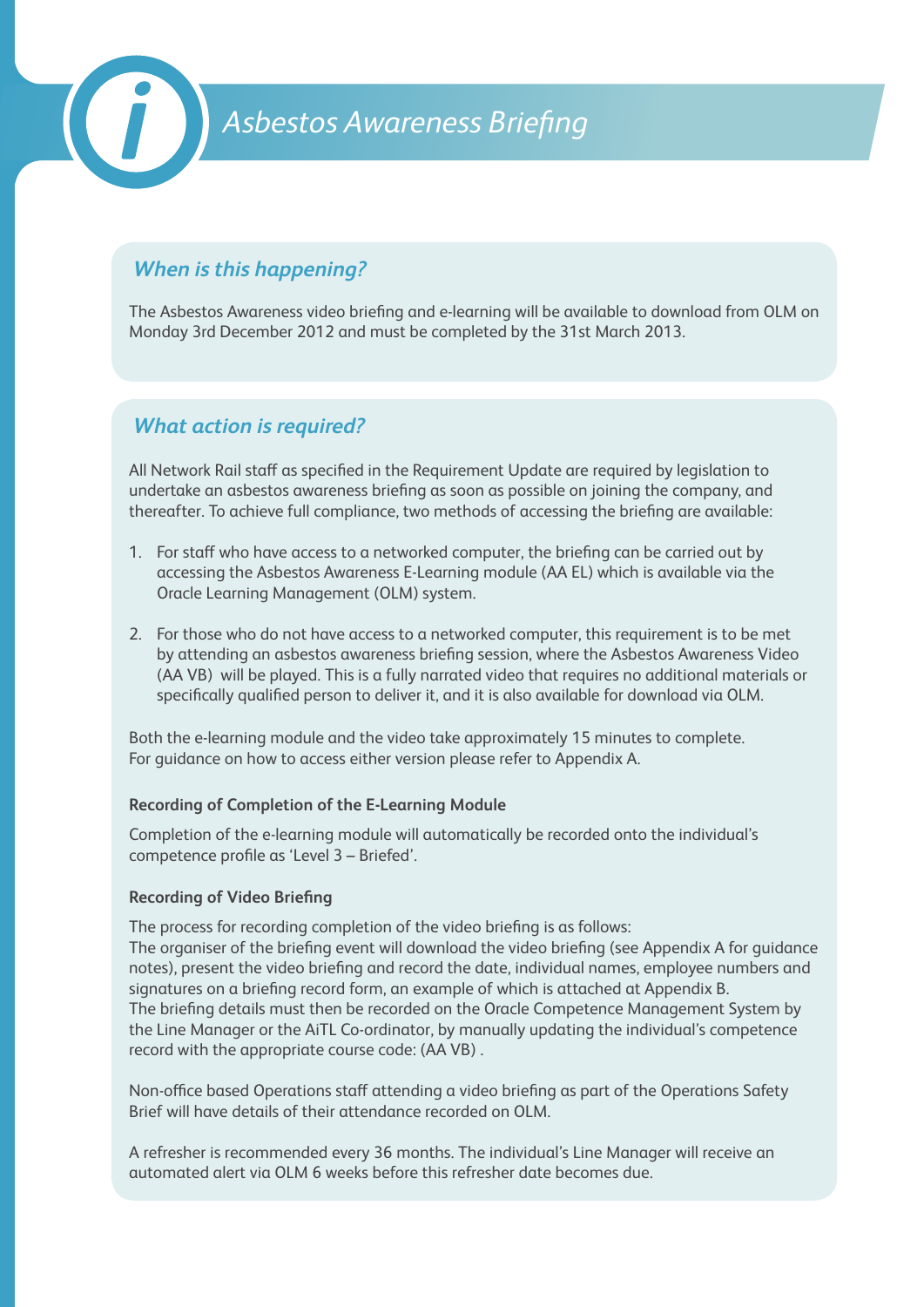

# *Asbestos Awareness Briefing*

# *Where can I get further information?*

For course information, please contact:

#### **Penny Hunt**

Project Manager (Training Design) Tel: 07720 511 695 Email: Penny.Hunt2@networkrail.co.uk

For technical issues please contact

#### **IT Helpdesk**

Connect: http://connect/ithd Tel: 01270 721600

For Asbestos queries please contact:

**Adam Binney**

Senior Surveyor (Asbestos) Tel: 07515 620 006 Email: Adam.Binney@networkrail.co.uk 1 Eversholt Street, London, NW1 2DN

# *Lifesaving Rules most relevant to Asbestos Awareness*

| ۸            |  |
|--------------|--|
| <b>DOO00</b> |  |
|              |  |
|              |  |

Never undertake an activity unless you have been trained, assessed as competent and have the right equipment.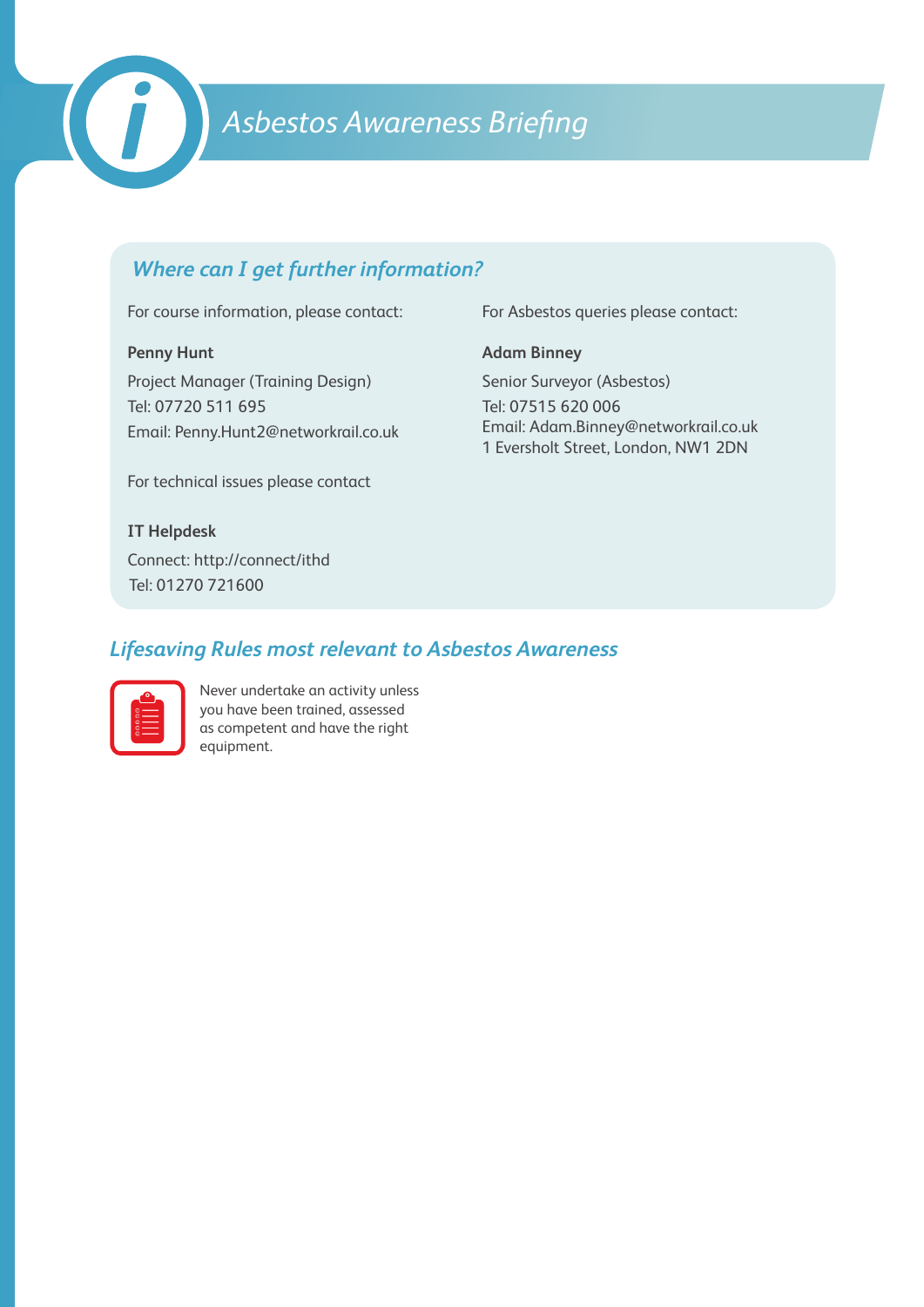*Appendix A: E-Learning & Video Guidelines*

## *Asbestos Awareness Briefing Video and E-Learning Instructions*

# *Video Briefing*

Please follow the instructions below to access the Asbestos Awareness Briefing Video via Oracle Learning Manager (OLM):

- **On your computer Desktop, log on to E-Business Suite**
- Click on 'OLM Learner Self Service NR'
- • In the Search fields, next to *'Course'*, type *'asbestos '* and click *'Go'*

| <b>NetworkRail</b><br><b>Learning Management</b><br>$\overline{\mathbf{n}}$ Navigator $\overline{\mathbf{v}}$<br>Catalog   Learning History<br>Home<br>Requested Learning<br><b>Current Learning</b><br>Forums and Chats<br>asbestos<br>$\vee$<br>$\Box$ Exact Phrase<br>Course<br>Go<br>Search       | $\blacksquare$ Favorites $\blacktriangledown$<br>Home Logout Preferences Help<br>Advanced Search |
|-------------------------------------------------------------------------------------------------------------------------------------------------------------------------------------------------------------------------------------------------------------------------------------------------------|--------------------------------------------------------------------------------------------------|
| The video briefing you are looking for may not<br>initially appear on the visible list. This is because it<br>may not appear within the first 10 search results.<br>If this is the case, click on 'Next 10' at which point<br>a further list will appear containing your desired<br>e-learning module | Preferences<br>Home<br>Help<br>Logout<br>Home<br>Catalog<br>Learning History                     |
| Select the video briefing event you require from<br>the list provided                                                                                                                                                                                                                                 |                                                                                                  |
| Under the heading 'Offering Name', select the<br>video briefing you require                                                                                                                                                                                                                           | ◯ Previous 1-10<br>Next 10<br>ourse Code:                                                        |

• Click on the briefcase symbol to *'Enrol'* on the event

| <b>Class Status</b> | <b>Enrollment Status</b> | <b>Enroll</b>      |
|---------------------|--------------------------|--------------------|
| Normal              | Not Enrolled             | صا<br>$\mathbf{r}$ |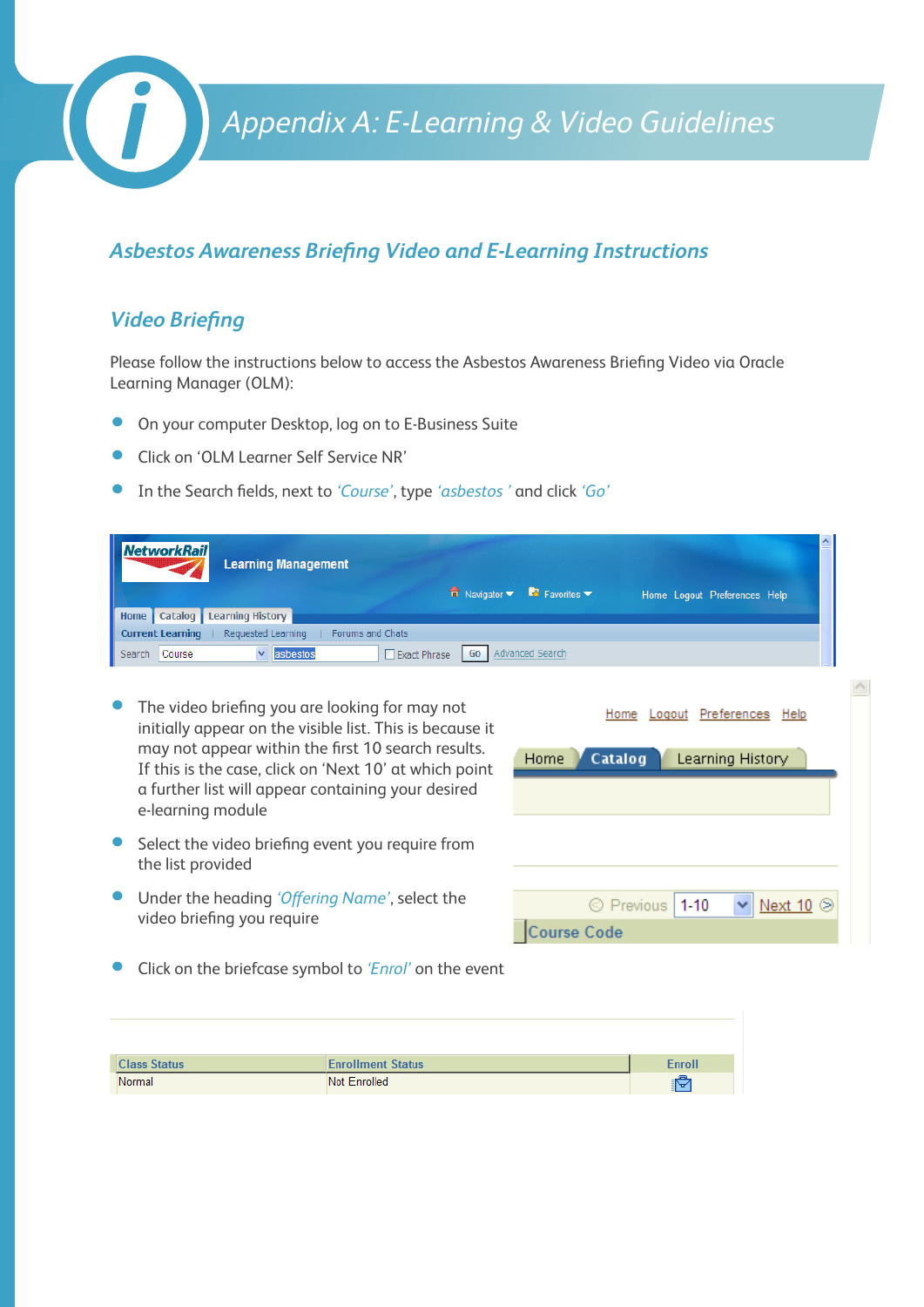

#### Click *'Apply'*

• Your *'Current Learning'* screen will then be displayed – Click the *'Play'* button for the video briefing you have just enrolled on, this is the blue button to the right of the module name

| tion Date    | <b>Start Date</b> |       |  |            |    | Start Time End Date End Time Time Zone Play Move to History |
|--------------|-------------------|-------|--|------------|----|-------------------------------------------------------------|
| 011 11:25:45 | 28-Oct-2011       | 00:00 |  | <b>GMT</b> | m. |                                                             |

• When the module loads a box will appear (see below)

| Do you want to view only the webpage content that was delivered<br>securely?                                                                            |
|---------------------------------------------------------------------------------------------------------------------------------------------------------|
| This webpage contains content that will not be delivered using a secure HTTPS<br>connection, which could compromise the security of the entire webpage. |

- You must click on 'No' for the program to launch
- Follow the on-screen instructions to download the video
- To exit the course in OLM, click on the Home icon  $\|\cdot\|$  at the top right hand corner of the webpage

**Note**: *The briefing video contains audio; please ensure that you have the volume set to an audible level to benefit from this functionality*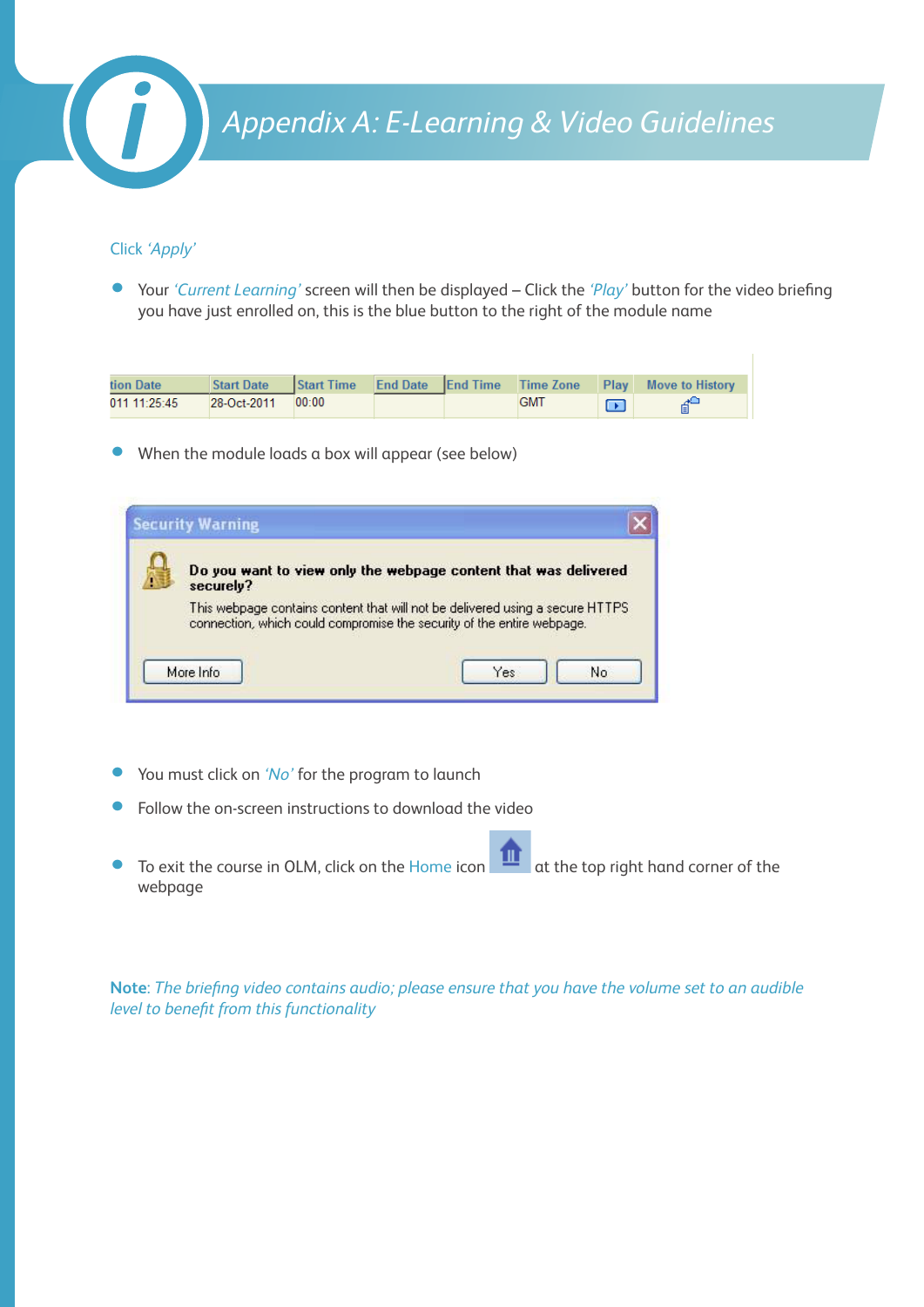

# *E-Learning*

Please follow the instructions below to access the Asbestos Awareness E-Learning module via Oracle Learning Manager (OLM):

- • On your computer Desktop, log on to *E-Business Suite*
- • Click on '*OLM Learner Self Service NR*'
- • In the Search fields, next to '*Course'*, type *'asbestos e-learning'* and click *'Go'*

|               | NetworkRail | <b>Learning Management</b>                                  |                                     | $\blacksquare$ Navigator $\blacktriangledown$ $\blacksquare$ Favorites $\blacktriangledown$ | Home Logout Preferences Help | $\boldsymbol{\wedge}$ |
|---------------|-------------|-------------------------------------------------------------|-------------------------------------|---------------------------------------------------------------------------------------------|------------------------------|-----------------------|
|               |             | Home   Catalog   Learning History                           |                                     |                                                                                             |                              |                       |
|               |             | Current Learning   Requested Learning<br>  Forums and Chats |                                     |                                                                                             |                              |                       |
| Search Course |             | lasbestos                                                   | Exact Phrase   Go   Advanced Search |                                                                                             |                              |                       |

|                                                                                                                                                                                                                                                                                                               | Preferences<br>Home<br>Help<br>Logout                                                  |
|---------------------------------------------------------------------------------------------------------------------------------------------------------------------------------------------------------------------------------------------------------------------------------------------------------------|----------------------------------------------------------------------------------------|
| • The e-learning module you are looking for<br>may not initially appear on the visible list.<br>This is because it may not appear within<br>the first 10 search results. If this is the case,<br>click on 'Next 10' at which point a further<br>list will appear containing your desired<br>e-learning module | Catalog<br>Home<br>Learning History<br>© Previous<br>$1 - 10$<br>Next 10<br>ourse Code |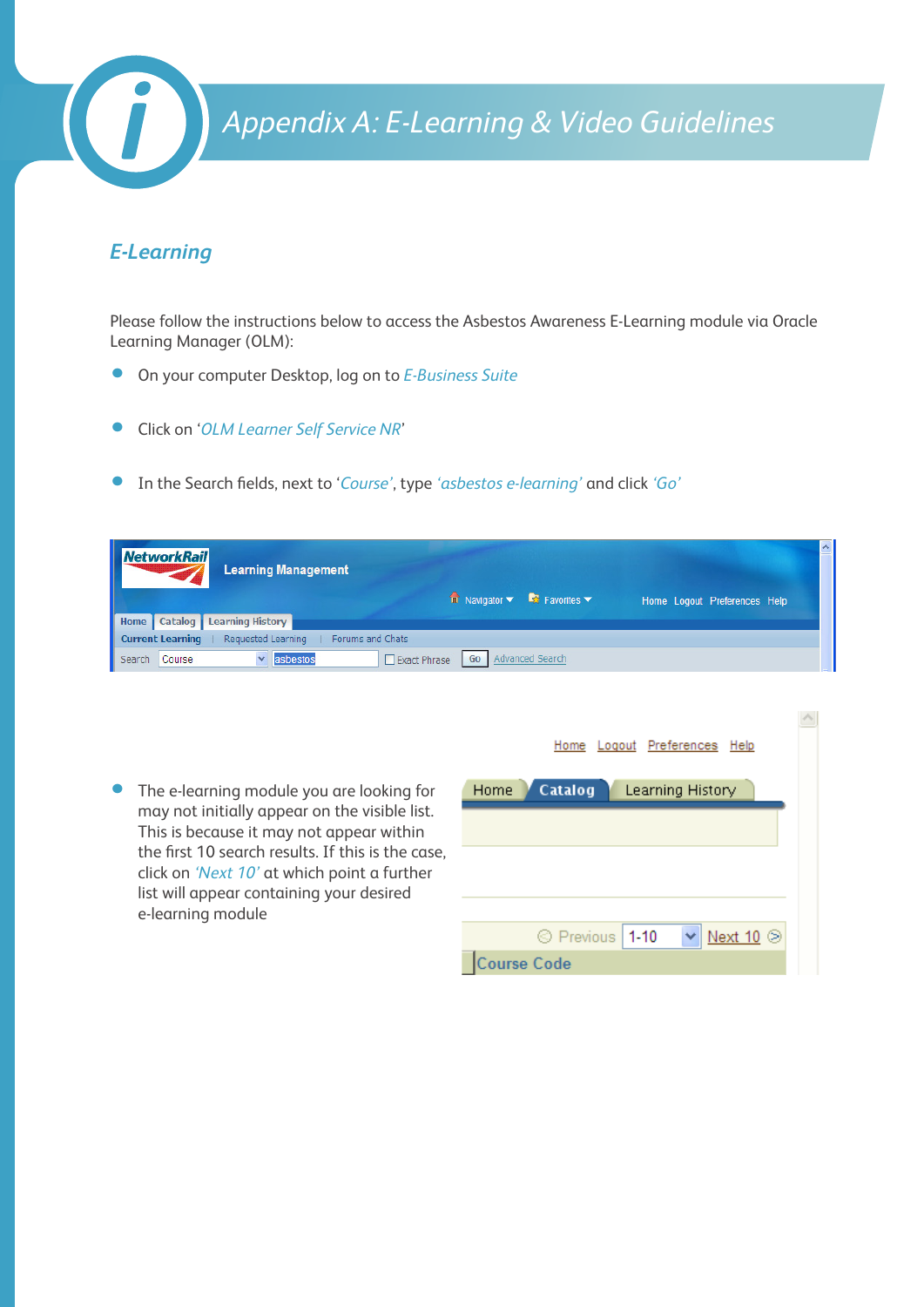

- Select the e-learning module you require from the list provided
- Under the heading 'Offering Name', select the e-learning module you require
- • Click on the briefcase symbol to *'Enrol'* on the event

| <b>Class Status</b> | <b>Enrollment Status</b> | <b>Enroll</b> |
|---------------------|--------------------------|---------------|
| Normal              | Not Enrolled             | ic,           |

- • Click *'Apply'*
- Your *'Current Learning'* screen will then be displayed Click the *'Play'* button for the e-learning module you have just enrolled on, this is the blue button to the right of the module name

| tion Date    | <b>Start Date</b> |       |  |            | Start Time End Date End Time Time Zone Play Move to History |
|--------------|-------------------|-------|--|------------|-------------------------------------------------------------|
| 011 11:25:45 | $28-0ct-2011$     | 00:00 |  | <b>GM1</b> |                                                             |

When the module loads a box will appear (see below)

| Do you want to view only the webpage content that was delivered<br>securely?                                                                             |
|----------------------------------------------------------------------------------------------------------------------------------------------------------|
| This webpage contains content that will not be delivered using a secure HTTPS.<br>connection, which could compromise the security of the entire webpage. |

- You must click on 'No' for the program to launch
- Follow the instructions in the e-learning module. The module includes a video and a series of questions at the end. You need to answer all the questions correctly to successfully complete the module
- To exit the e-learning module correctly, click the FINISH button at the bottom of the screen. This will record your result on the OLM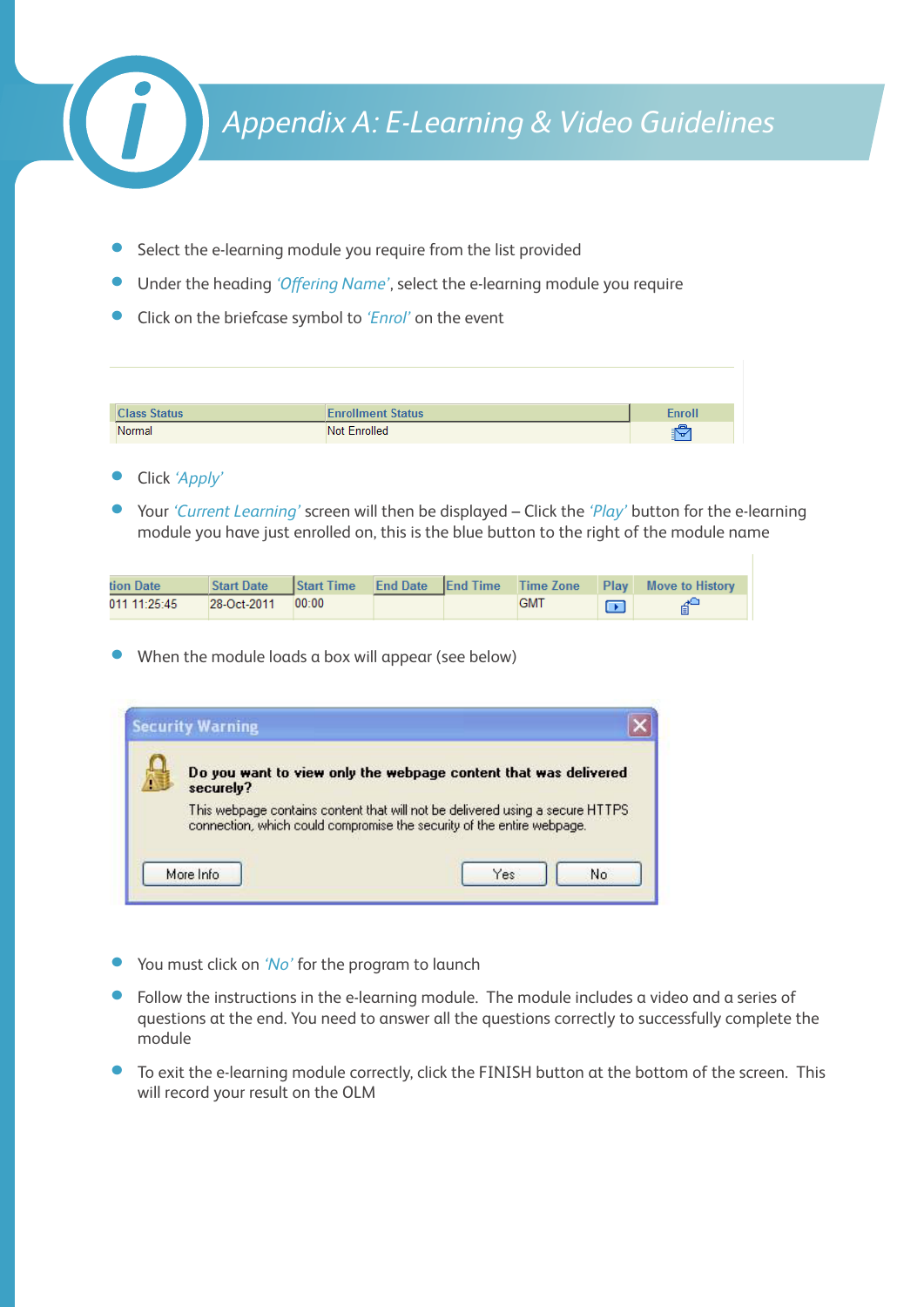# *Appendix A: E-Learning & Video Guidelines*

| C Asbestos Awareness e-Learning - Windows Internet Explorer |                                                                               | $\Box$ o $\times$ |
|-------------------------------------------------------------|-------------------------------------------------------------------------------|-------------------|
| G<br>۰                                                      |                                                                               | $\rho$ .          |
| View Favorites Tools Help<br>File<br>Edit                   |                                                                               |                   |
| Favorites <b>&amp;</b> Free Hotmail                         |                                                                               |                   |
| Asbestos Awareness e-Learning                               | ☆ 同 □ 曲 · Page · Safety · Tools · ② ·                                         |                   |
| 朢<br><b>Asbestos Awareness e-Learning</b>                   |                                                                               | m                 |
| Outline<br>Asbestos                                         | <b>Asbestos Awareness</b>                                                     |                   |
| Awareness                                                   | <b>NetworkRail</b><br><b>Asbestos Awareness</b>                               |                   |
|                                                             | Your Score:<br>100%<br>Passing Score: 100%                                    |                   |
|                                                             | <b>Result:</b><br>Congratulations, you passed.                                |                   |
|                                                             |                                                                               |                   |
|                                                             | Retry Quiz<br>Finish<br>$\mathbf{H}$                                          |                   |
| Applet API started                                          | $\circledcirc$<br><b>CORP.</b><br>$\sqrt{\phantom{a}}$ Trusted sites<br>$-4a$ | 电100% *           |

**Note**: *This e-learning module contains audio narration; please ensure that you have the volume set to an audible level to benefit from this functionality*